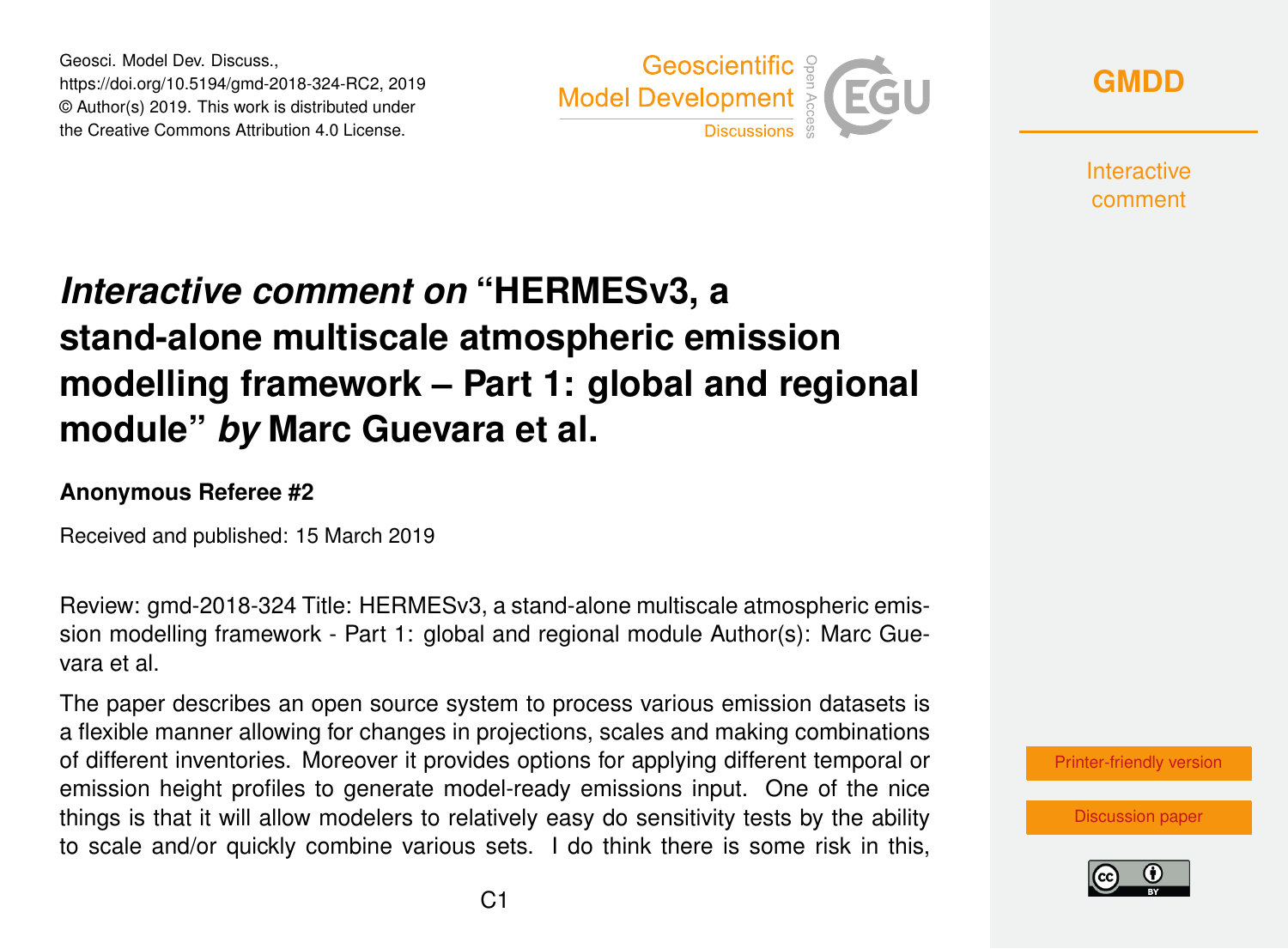in the sense that people who use it may think that everything is compatible and you can "shop" until you find what you need but in the end this is more a concern than a comment on the paper. The paper is well written and clear. In my opinion it is a good contribution for GMD and I only have minor comments which should be taken into account before accepting the paper.

Abstract: please remove "highly" in l 10. It is customizable but highly is an undefined property. What you may find low, someone else may find high and vice versa. This occurs at various places.

In the introduction P2 L 18 it is stated that "A potential remedy for the latter is to combine different inventories and apply adjustment factors in order to improve the representativeness of the emission data. . .." This should be a bit better explained and possibly also discussed further in the paper. What does improving the representativeness mean? It is important to acknowledge that we should not work towards (and the system is not intended for) having only one totally harmonized inventory. Like models, inventories work from different assumptions with different data and solutions. Having independent datasets is crucial from a science perspective.

P2 l25 I suggest to replace "quality" with resolution – the quality may be good for a global product but not for a regional product.

P3 l4 "highly" – see previous comment

P6 l 6-7 does the user provide data? Or the data provider? I assume there can be users who do not provide data?

P8 l1-3 – This possible explanation should be removed. As it is not further documented it remains speculation and does not belong in this paper. Furthermore, for making comparisons between a certain emission category from different inventories one should not use maps but the emission data by sector.

P 12 l 6 – reference to Table 2 is missing at the start of the sentence.

**[GMDD](https://www.geosci-model-dev-discuss.net/)**

**Interactive** comment

[Printer-friendly version](https://www.geosci-model-dev-discuss.net/gmd-2018-324/gmd-2018-324-RC2-print.pdf)

[Discussion paper](https://www.geosci-model-dev-discuss.net/gmd-2018-324)